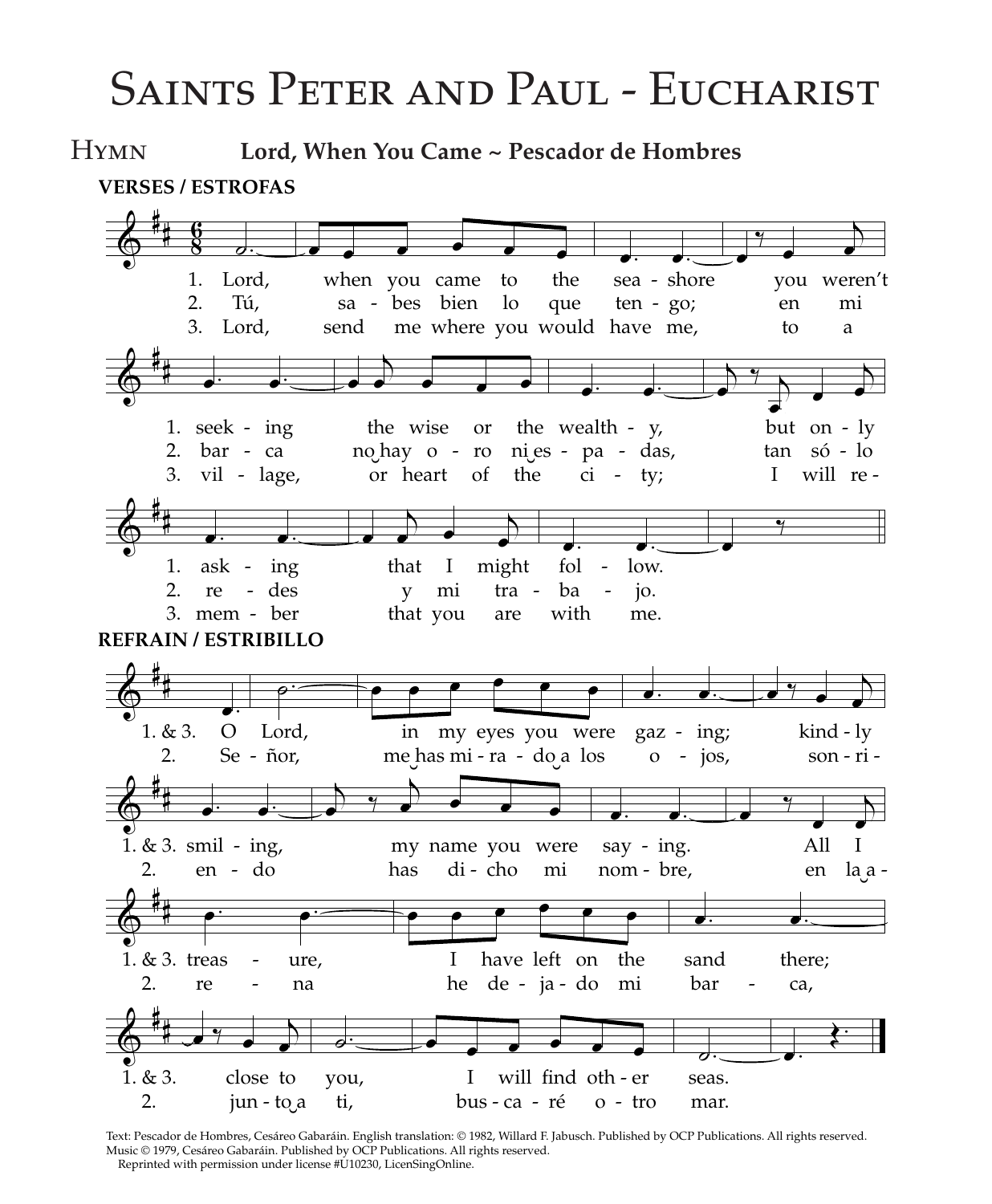### **GLORIA**



Glory to God in the highest, and on earth peace to people of good will. We praise you, we bless you, we adore you, we glorify you, we give you thanks for your great glory, Lord God, heavenly King, O God, almighty Father.



Lord Jesus Christ, Only Begotten Son, Lord God, Lamb of God, Son of the Father, you take away the sins of the world, have mercy on us; you take away the sins of the world, receive our prayer; you are seated at the right hand of the Father, have mercy on us.



For you alone are the Holy One, you alone are the Lord, you alone are the Most High, Jesus Christ, with the Holy Spirit, in the glory of God the Father. Amen.

Psalm tones by Howard Hughes, S.M. from the Liturgical Psalter © 1994, International Committee on English in the Liturgy, Inc. (ICEL). All rights reserved. Used with permission.